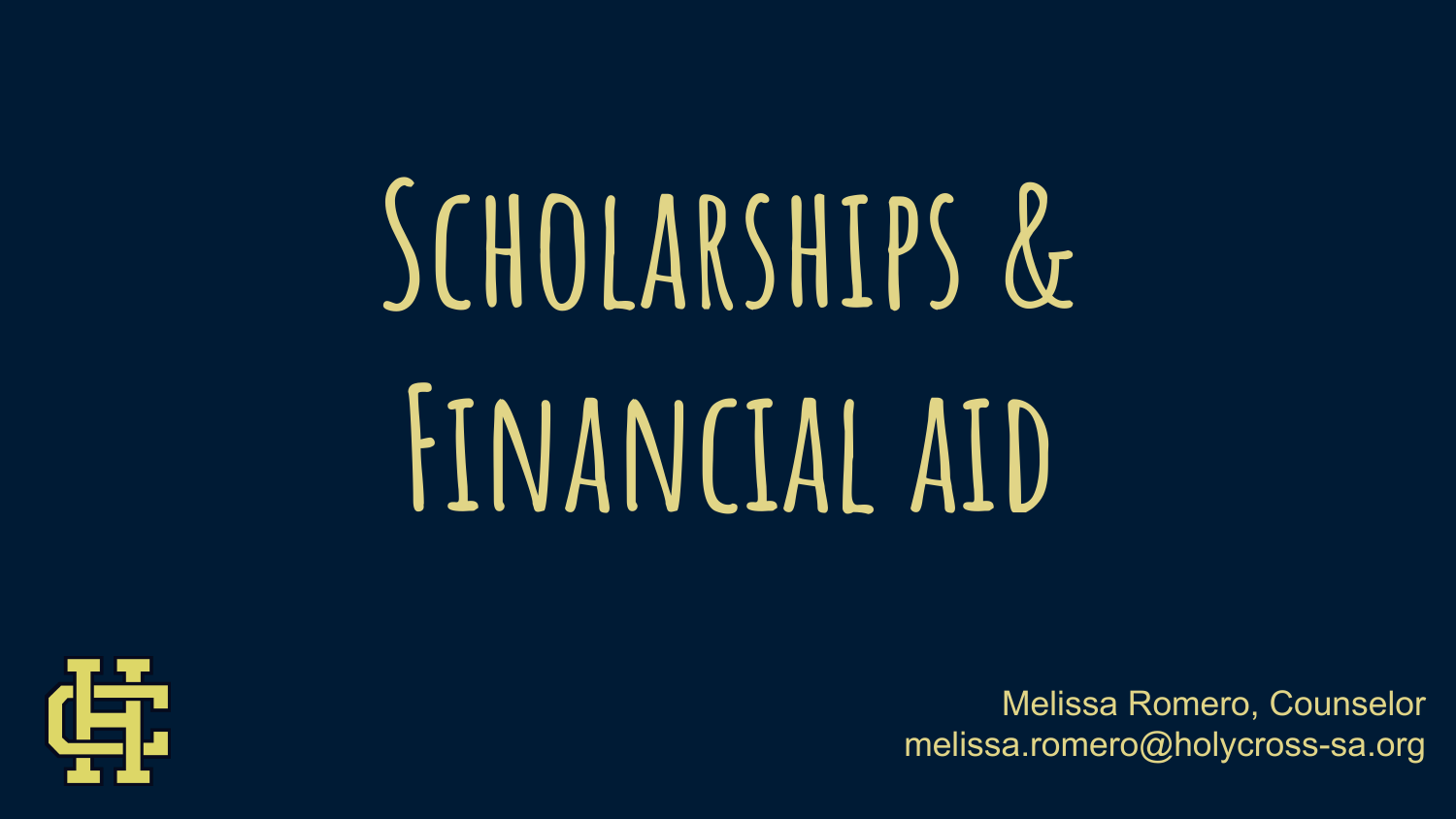#### **Applying for financial aid**

- **October 1st:** High School Seniors can start to complete the Free Application for Federal Student Aid (FAFSA) for the 2022-2023 school year.
- The FAFSA is used to determine a student's eligibility for federal aid (grants, student loans, and work-study)
- Must be completed each year the student will be enrolled in college
- Able to list up to 10 schools on the FAFSA at a time.
- **October 8th:** Financial Aid Night for Seniors & Parents @ 6pm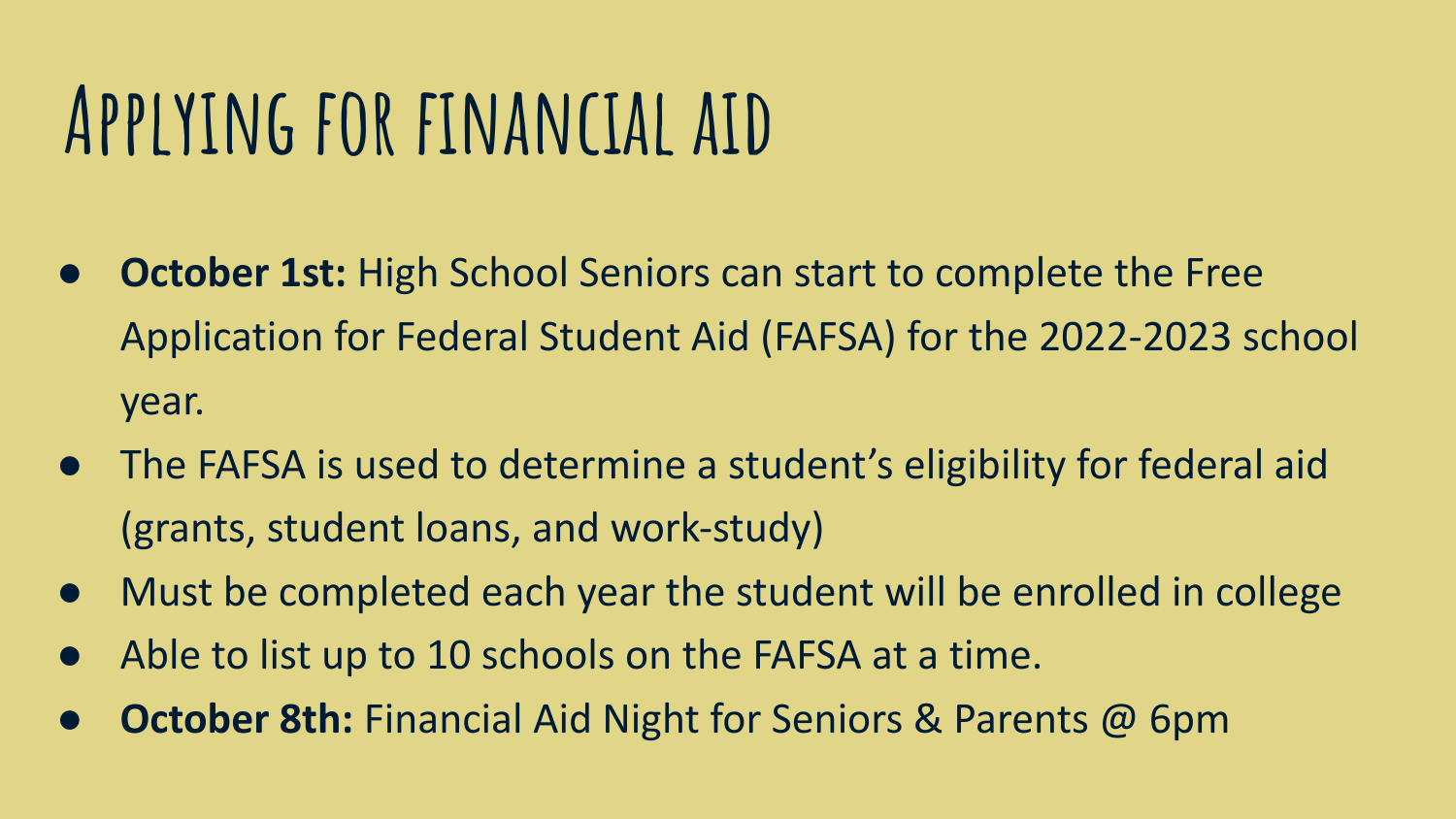#### **Applying for financial aid**

- 2020 Income Tax Information
- **IRS Data Retrieval Tool** allows you to import tax information automatically.
- If your financial situation has changed, contact the Financial Aid Office for each college listed in your FAFSA. Many schools have a Special Conditions form to report changes in income in order to award you more aid.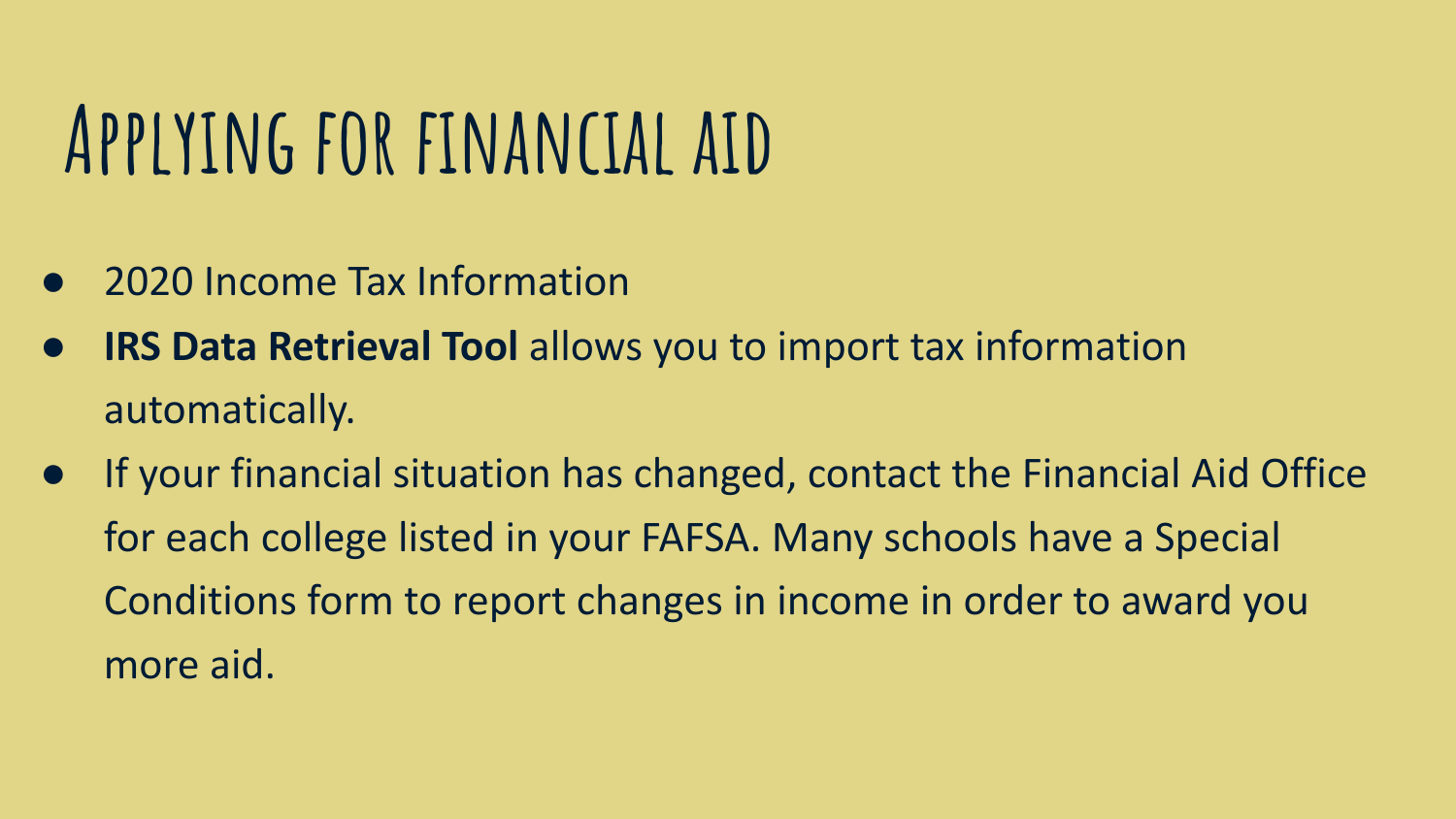### **Step one: Create an fsa id**

**[Create an FSA ID.](https://fsaid.ed.gov/npas/index.htm)** It is important that each student and parent/legal guardian create an FSA ID. This personalized ID is used to confirm your identity with the Department of Education and allows you to electronically sign the FAFSA.

\*Don't forget to write down your FSA ID information!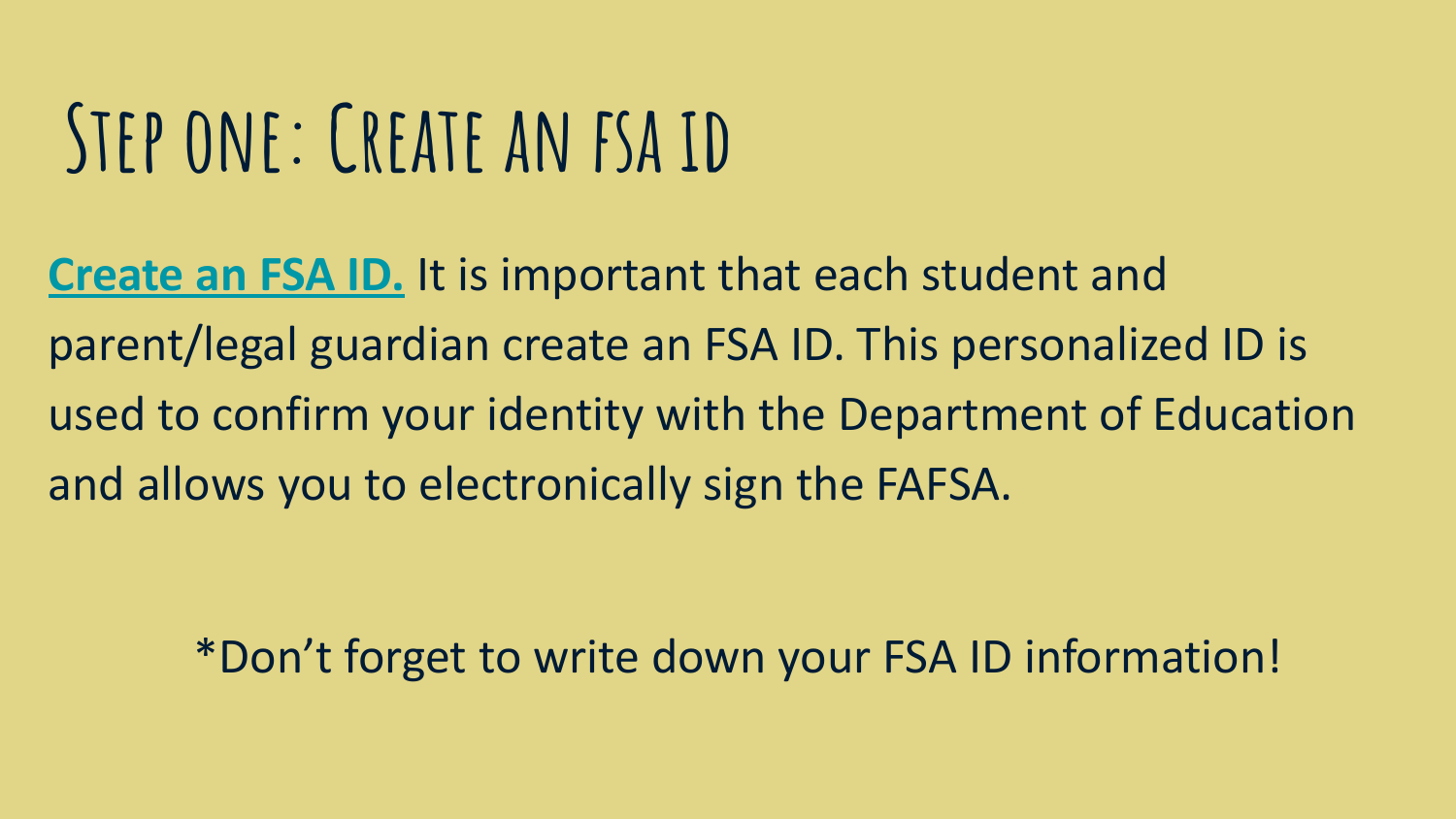#### **Step two: visit the fafsa website**

#### Visit [www.fafsa.gov](http://www.fafsa.gov) **OR** download the MyStudentAid Mobile App on your phone.



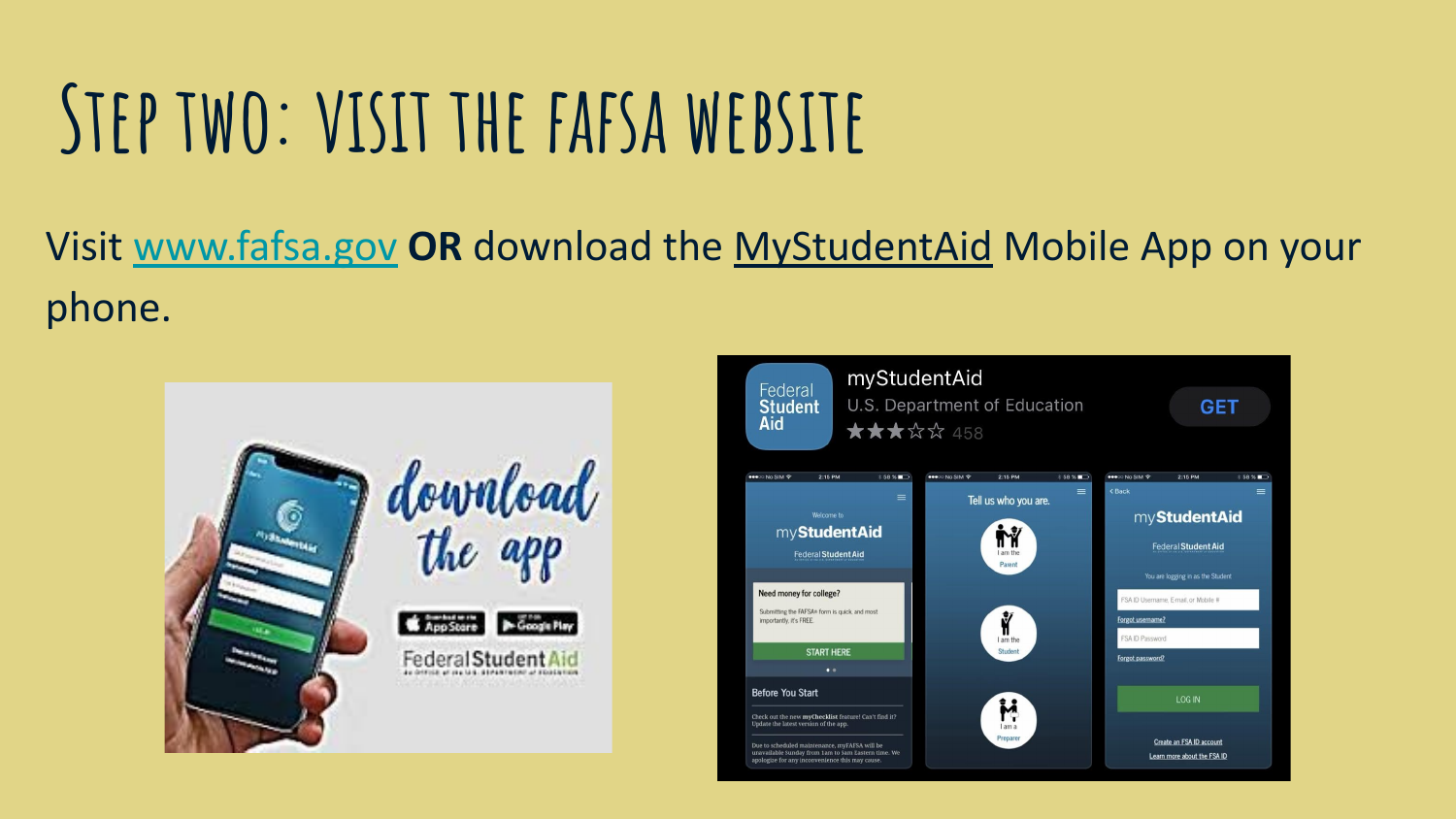### **Step three: Start your fafsa!**

#### Click on "**Start Here**" to begin your FAFSA for the 2022-2023 school year.



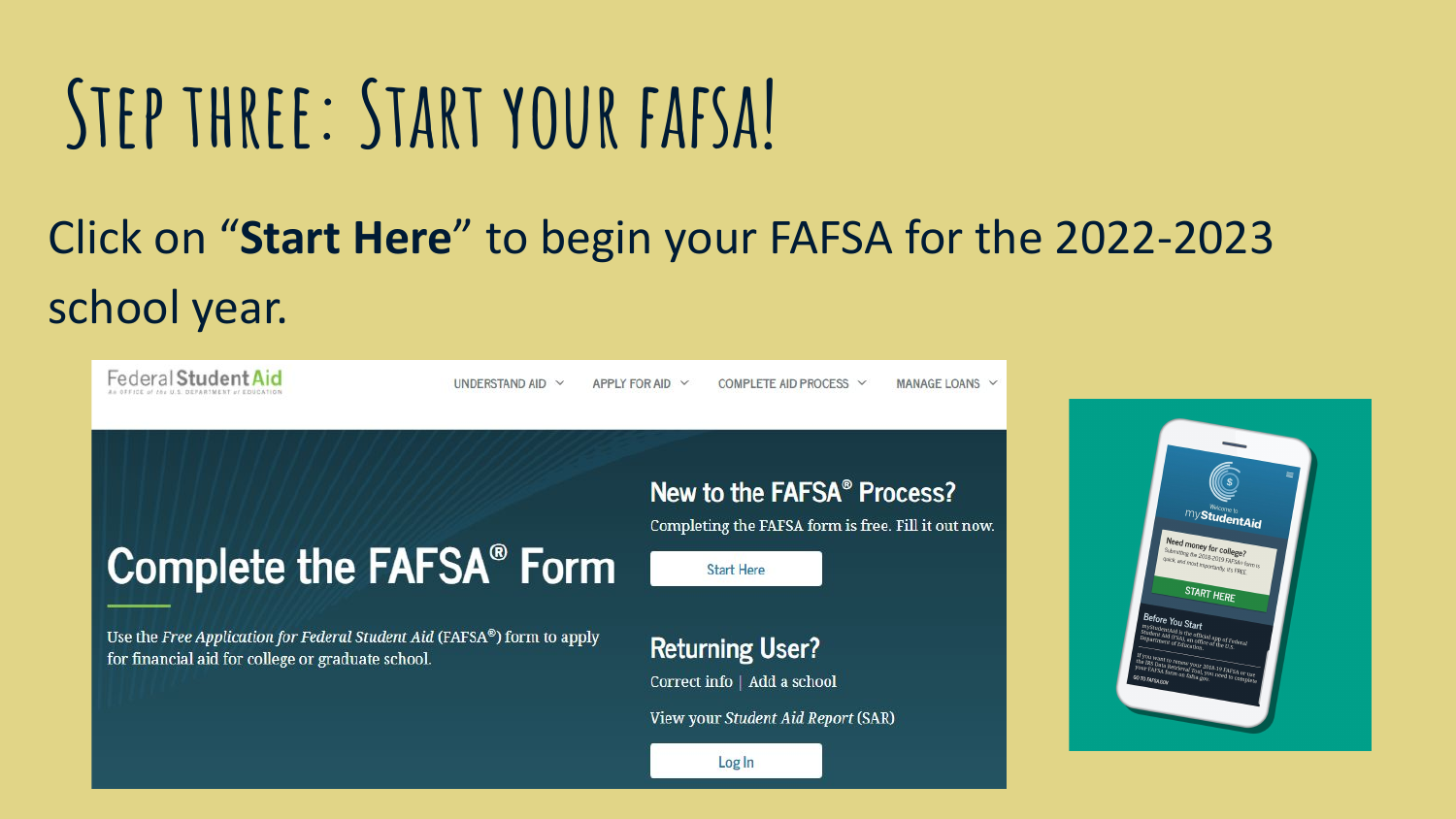### **What's next?**

- Once you have submitted the FAFSA, you will receive an email confirmation within 1-2 business days to confirm it was received by the Dept. of Education.
- Within 2-3 business days, the colleges will receive your information. Most will begin to award students financial aid in December and will email/mail out an award letter.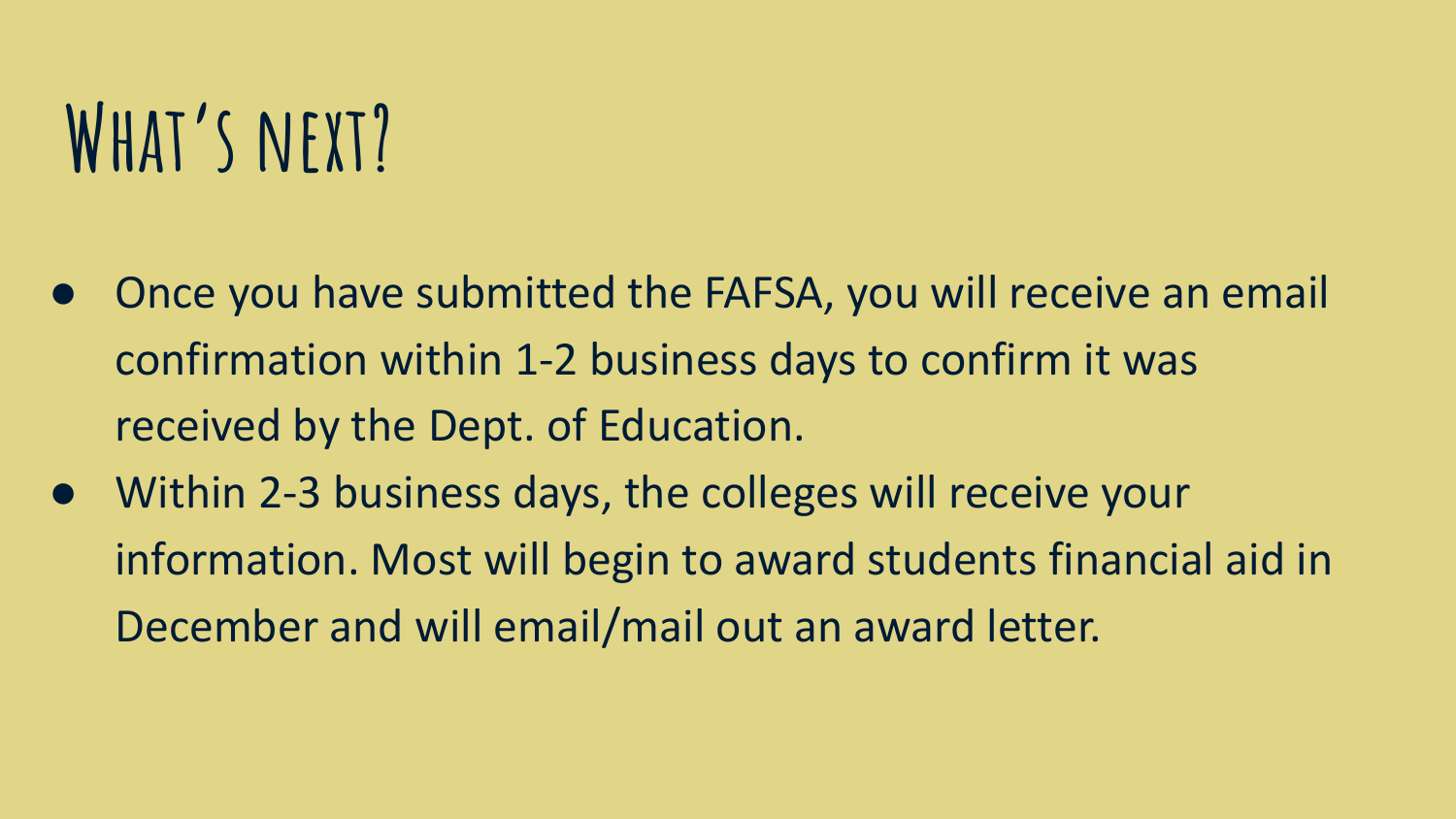#### **Important notes**

- You will be awarded financial aid **only** after you have been accepted to the college and that college has received your FAFSA.
- Not every student is awarded the same financial aid. This is because not every student and family's financial situation is the same.
- If your financial situation has changed, contact the Financial Aid Office for each college listed in your FAFSA. Many schools have a Special Conditions form to report changes in income in order to award you more aid.